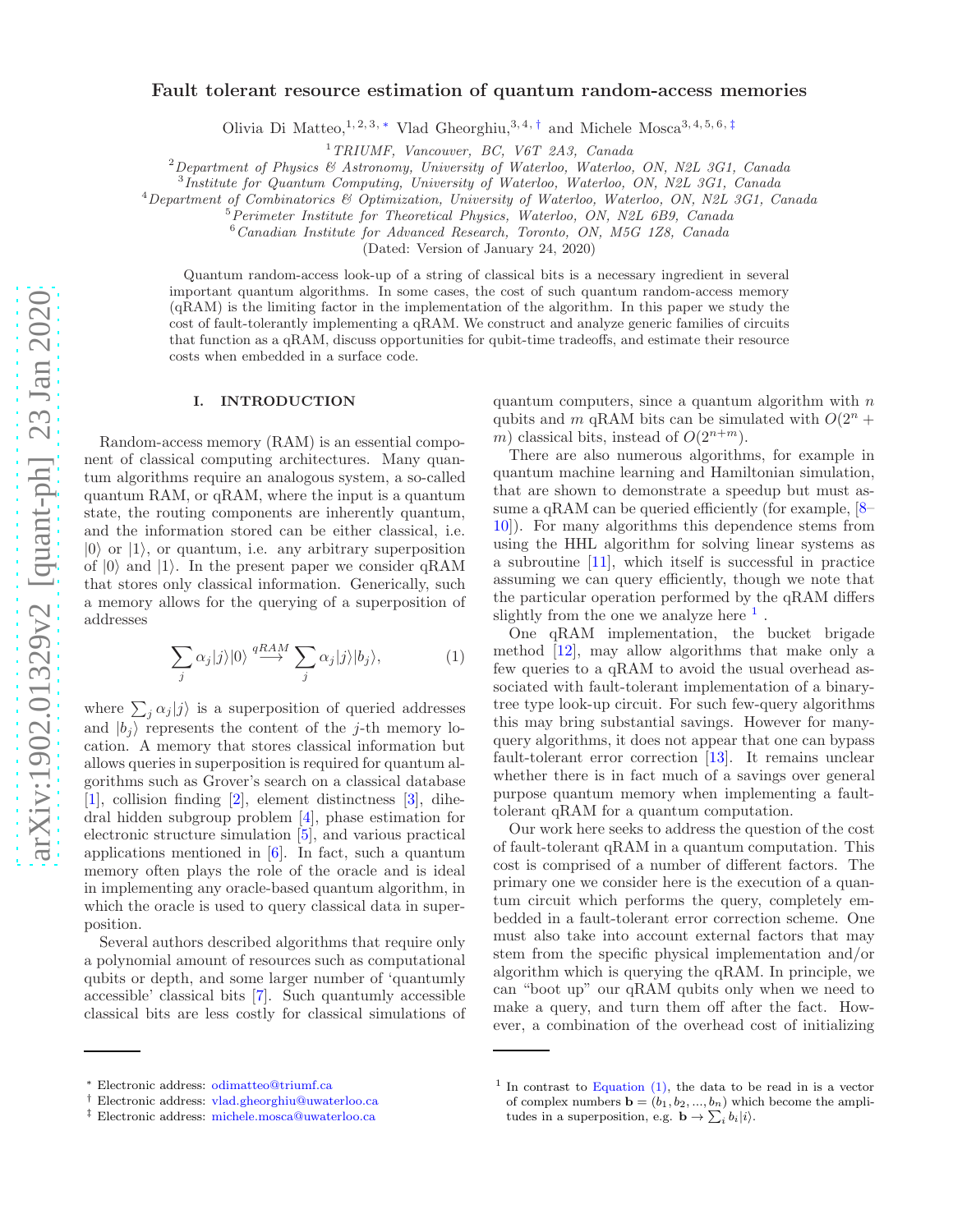the qubits, cost of resetting them to  $|0\rangle$ , as well as any idle time between queries may warrant a more active approach to error correction so that after initialization the qRAM remains perpetually on (in a sense this would be similar to how conventional RAMs refresh themselves).

Roughly speaking, there are two natural ways to implement a quantum query to a classical memory. At one extreme, classical information  $b_1, \ldots, b_N$  could be explicitly laid out in static physical hardware which is quantumly queried. This can be accomplished using, for example, controlled-NOT (CNOT) gates on some target register conditioned on the values of the  $b_j$ , or by some binary tree circuit or a bucket brigade-style circuit, which has depth logarithmic in the size of the database. Such approaches require a number of query qubits that is proportional to the size of the database. By query qubits, we are referring to the qubits used in essentially all such memory schemes in order to connect the computational qubits that store the index that needs to be queried, and the (qu)bits that store the classical information being queried. These query qubits (or qudits) are only used ephemerally in order to perform the query, and do not store any information before or after each query.

Such an 'explicit' qRAM has the advantage that a circuit implementing it needs to be compiled and optimized only once, while the contents of the memory are free to change. The disadvantage is the significant space overhead required, since we need as many qubits as we have bits in the database, and these qubits need to be initialized and maintain coherence.

At the other extreme, instead of storing the classical information in a static physical memory, one can simply implement a sequence of mixed-polarity multi-controlled CNOTs conditioned on the control bits representing the memory address of a  $1<sup>2</sup>$  $1<sup>2</sup>$  $1<sup>2</sup>$ . This implies that the classical database is implicitly stored in the logical circuit, and this circuit will have depth proportional to the number of 1s in the database.

An advantage of 'implicit' circuits is that they can be heavily optimized using any number of known optimization techniques for Boolean circuits. However, an implicit qRAM requires us to know the contents of the memory in advance. Writing to the qRAM consists of the addition or removal of a multi-controlled CNOT corresponding to the desired address, meaning that any change in the database would require recompilation and optimization of the circuit.

We present variants of this latter approach that only require resources roughly proportional to the number of 1s in the database. Suppose there are  $m$  1s in the database. We can perform a sequence of  $m$  multiple controlled gates, where each address  $x_1x_2 \ldots x_n$  containing a 1 is used to control the output of some target bit. We can also parallelize this process: in  $O(\log m)$  depth we can compute m copies of the desired index. Then in parallel, using the j-th copy of the desired index we compute 1 if the index equals the index of the jth 1 in the database. Finally, using a binary tree type circuit we can in  $O(\log m)$  depth compute whether a 1 was computed on any of the m copies. We then uncompute all the intermediate computations.

There are also many natural ways to interpolate between the two approaches, for example using the same fan-out like operation to make  $2^k$  copies of the first k index bits, and then use  $2^k$  parallel logical circuits to explore the remaining  $n - k$  index bits.

In this paper, we outline these various questions and approaches, and consider their costs and trade-offs. Such an analysis is important for optimizing the physical resources needed to implement in practice quantum algorithms that use a qRAM repeatedly, using the bestknown methods. We begin by describing our general cost model and how we presume an algorithm will query the qRAM. We then introduce a number of circuit families: circuits for the bucket brigade qRAM model, the basic highly sequential or parallel circuits mentioned above, as well as some interpolations between the two. Under assumptions about our physical parameters and our database, we will compute concrete parameters such as real-time cost, number of qubits, etc. of our circuits embedded within a fault tolerant implementation using a defect-based surface code [\[14](#page-12-11)]. Following this, we apply our techniques to a family of circuits recently designed by other researchers [\[15\]](#page-12-12), demonstrating how targeted optimization can significantly reduce the resources costs. We conclude with some final thoughts and present avenues for future research. Finally, we note that we have made available a code repository including our data as well as circuit details and resource estimation procedures [\[16\]](#page-12-13).

## II. MODELING THE COST OF A QRAM

We consider a qRAM that stores quantumly accessible classical bits. Locations in memory are addressed by *n*-bit strings  $x_1x_2 \cdots x_n$ , and are queried by inputting the associated state  $|x_1x_2 \cdots x_n\rangle$  to a circuit. The memory contents may be stored explicitly in additional qubits which are coupled to during the query, or implicitly in the circuit given prior knowledge of the database. In both models, for each address  $x_1x_2\cdots x_n$  the qRAM should implement

$$
|x_1x_2\cdots x_n\rangle|0\rangle \rightarrow |x_1x_2\cdots x_n\rangle|b_{x_1x_2\cdots x_n}\rangle \qquad (2)
$$

where  $b_{x_1x_2\cdots x_n}$  is the stored value at the specified address. This form ensures the qRAM can be queried in superposition.

Consider a quantum algorithm with a structure similar to that in [Figure 1.](#page-2-0) Queries to a qRAM are inter-

<span id="page-1-0"></span><sup>2</sup> Of course, if there are more 1s than 0s, it suffices to condition instead on the control bits representing the memory addresses of the 0s and then finish with a single NOT gate. Later in the paper we discuss other optimizations that can be performed based on structure or patterns in the data.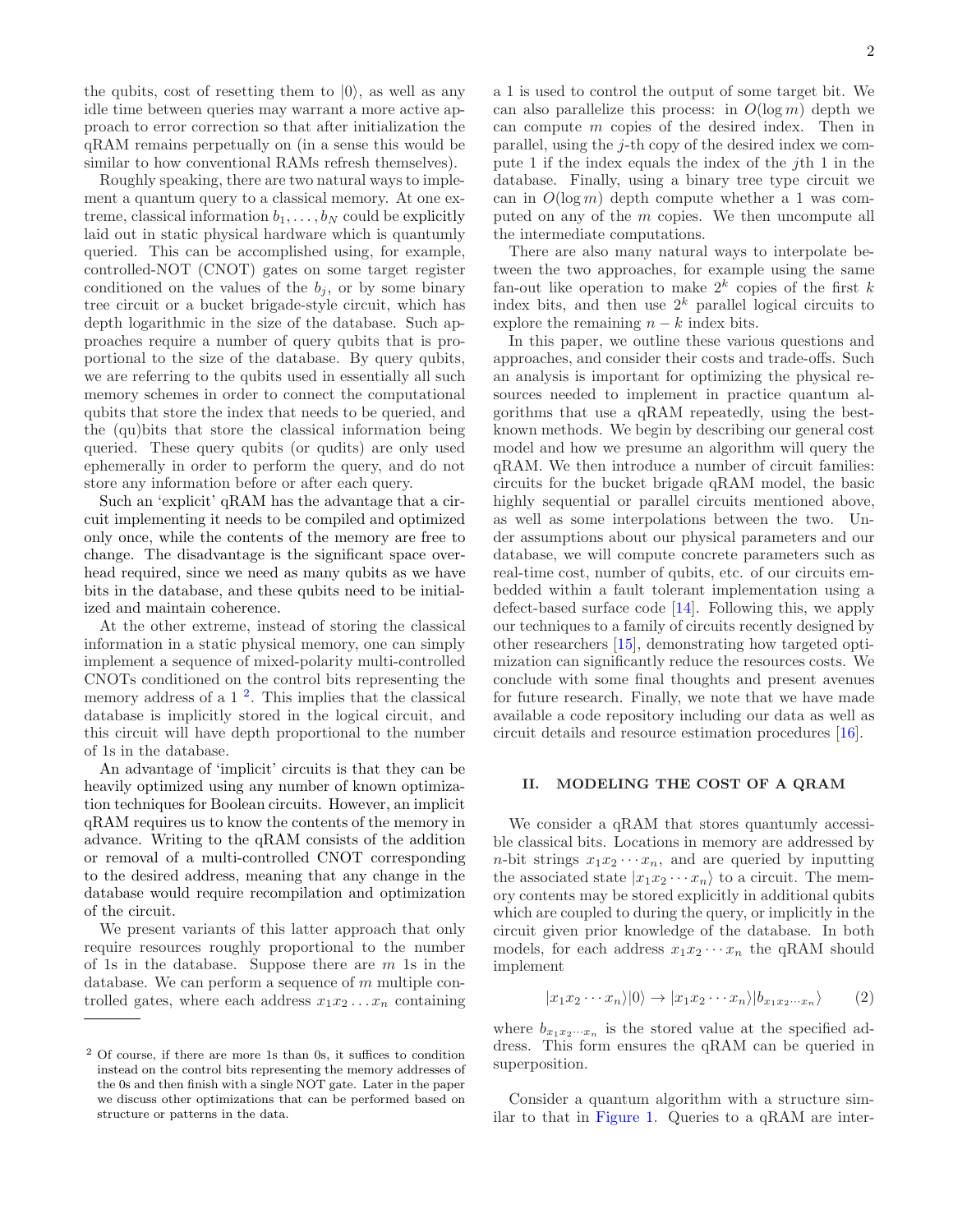spersed between some number of arbitrary unitary operations that comprise the main portion of the algorithm. We suppose that the entire circuit is embedded in a surface code in order to make it fault-tolerant. Then, we can use the same cost metric as [\[17](#page-12-14)], wherein

$$
Cost = \log_2 (Logical \text{ qubits} \times Surface \text{ code cycles.}) \quad (3)
$$

In essence this cost represents a tradeoff of space vs. time.

The cost is calculated using a framework [\[17\]](#page-12-14) that starts from the high-level algorithmic description. The algorithm begets a quantum circuit, which is then synthesized and optimized over an elementary gate set (we use Clifford $+T$ ). The optimized circuit is then embedded into a surface code, in which the number of logical qubits and operations determine parameters such as code distance and resources required for magic state distillation. With these, we can compute physical layer parameters such as the number of physical qubits and surface code cycles.

In the present work we will take a more general approach to calculating cost. We will compute the cost of an 'isolated' qRAM circuit making a large number of queries and express it in terms of parameters such as  $n$ , and the number of 1s stored in the memory. We will not be dealing with any specific algorithms or circuits. As a consequence, we cannot perform the kind of extensive optimization that may be afforded to us when we know the memory contents. We can, however, consider higherlevel optimizations, such as the choice of decomposition of the mixed-polarity gates.

We will also use a 'rough' estimate of cost before performing the surface code analysis:

<span id="page-2-1"></span>Rough cost = 
$$
log_2
$$
 (Logical qubits × T-depth). (4)

T gates are the most expensive part of the implementation due to the need to distill magic states, and the algorithm will be time-limited to how quickly we can produce these states. Magic states are distilled in separate surface codes called distilleries; once a state has been distilled, it can be held in reserve and injected into the circuit when needed [\[14](#page-12-11)]. In the interest of minimizing time, it is beneficial to have multiple distilleries running simultaneously, especially since in many of our circuits we will need to run T gates in parallel. However, adding distilleries incurs an additional cost due to the increased number of physical qubits. One must therefore choose this quantity based on the available resources.

In our analysis we select the number of distilleries by considering the average T-width  $T_w = T_c/T_d$ , where  $T_c$ is the total T-count of the algorithm, and  $T_d$  is the Tdepth, i.e. the number of layers of depth that contain  $T$ or  $T^{\dagger}$  gates. In many of the circuits we present, we use repeated copies of sub-circuits (e.g. a Toffoli) which have been pre-optimized such that they have  $T_d = 1$ , or close to 1. Then the number of gates in each layer of T -depth should be roughly the same, and we will make efficient use of our factories as we will essentially be consuming the required magic states immediately upon creation, using the minimal number of physical qubits required to do so.



<span id="page-2-0"></span>FIG. 1. An example of how an algorithm might query a qRAM. The algorithm itself runs on  $N_A$  logical qubits, n of which will be used as an input address to query a qRAM, which itself requires  $N_Q$  logical qubits. We suppose that the algorithm queries the qRAM periodically after performing each of some number  $\chi$  of unitary operations.

# III. SHOULD I TRY TURNING IT OFF AND ON AGAIN?

One question posed in the Introduction was whether or not we should keep the qRAM "on" between queries. By this, we mean performing active error correction on the idle qubits in the qRAM while the algorithmic components run. We will consider this question in terms of the difference in cost of both approaches.

For simplicity, let us assume that the algorithm performs  $\chi$  instances of the same operation U on  $N_A$  qubits, and  $\chi - 1$  queries to the qRAM in between these operations, using  $N_Q$  qubits, as is depicted in [Figure 1.](#page-2-0) As we alternate between queries and operations, the logical qubits in the algorithm (minus the  $n$  used as an address for the query) will be in an idle state while we query the qRAM; similarly, if we keep the qRAM on, the query qubits will be idle while the algorithmic portions run.

Let  $c_A$  be the number of surface code cycles taken by one instance of  $U$ . We assume that  $c_i$  cycles are required for the initialization of a logical qubit, using for example the procedures outlined in [\[14](#page-12-11)]. We assume as well that it takes  $c_t$  cycles to reset and dispose of the qubits once the query is complete. In a sense, these operations are analogous to C memory management functions calloc() and free()  $[18]$ .

It is straightforward, from [Figure 1,](#page-2-0) to see that we should take the following approach:

 $c_A > c_i + c_t \rightarrow$  turn off qRAM qubits while running U,  $c_A < c_i + c_t \rightarrow$  always keep qubits on.

Note, however, that since cost involves multiplication by the number of logical qubits, performing any sort of cost analysis on a qRAM is naturally most important when  $N_Q \gg N_A$ . The choice of query circuit, various options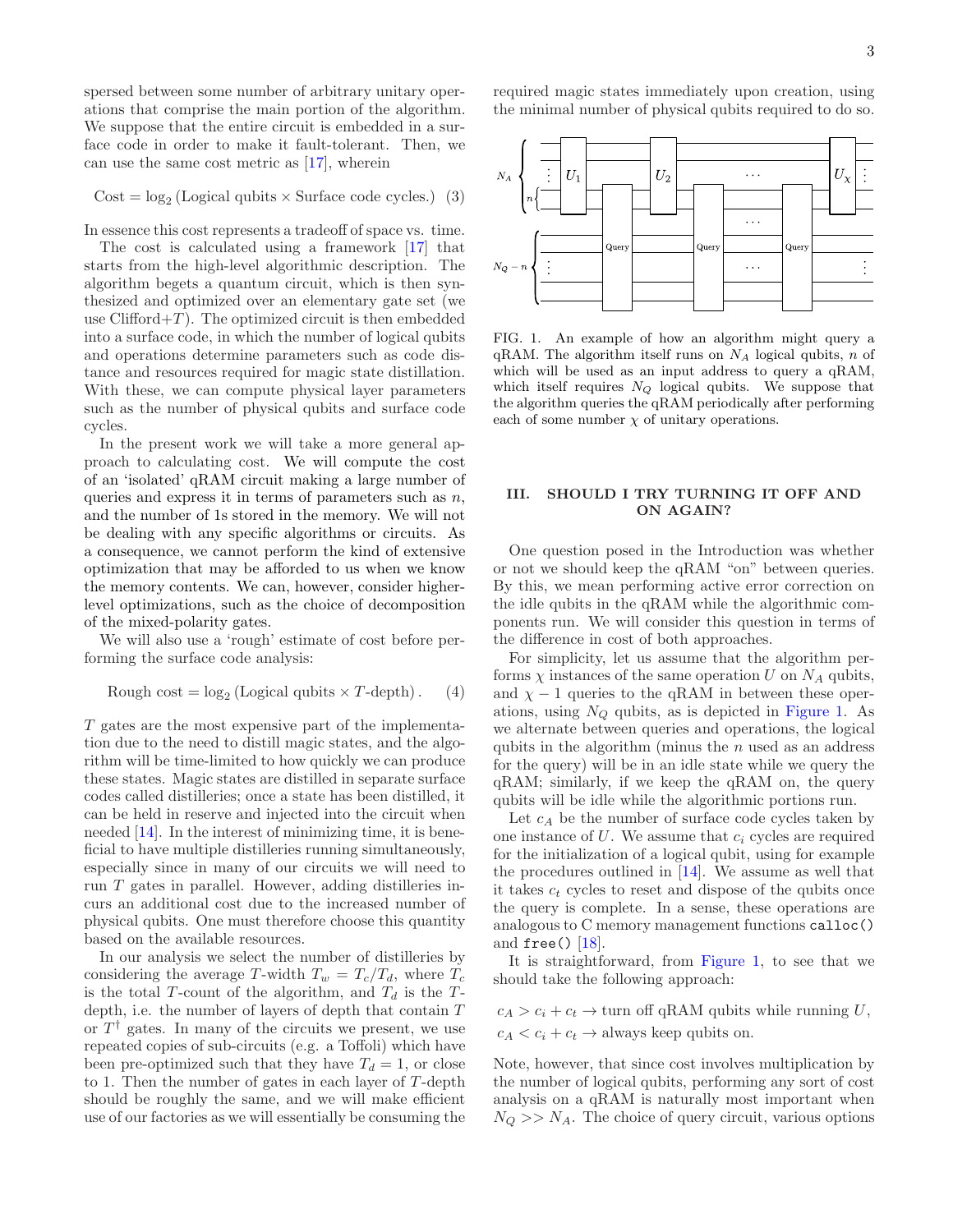for which will be discussed in the ensuing sections, may thus depend on a tradeoff between available resources and the relative size of the algorithm circuit versus that of the qRAM.

One can also imagine situations in more complex algorithms where the operations  $U_i$  are not identical. Here one might design a smart compiler that will choose to periodically turn off the qRAM during comparatively long algorithm operations, but leave it on for shorter ones. A smart compiler may also take into consideration the relative error rates between, say, re-initializing a qubit in  $|0\rangle$  versus keeping its existing state error-corrected. This alone may warrant always turning off the qRAM, if  $|0\rangle$ can be initialized quickly and with very high accuracy.

Finally, we note that if an algorithm requires writing regular updates to the classical database (such as in [7]), then one would need to update the query circuit during the course of the algorithm. Thus any latency between changing the database based on a measurement during the execution of the quantum circuit and updating the circuit in the software must be considered. Latency would also exist for any other mechanism for storing the database, and the precise cost for each approach would need to be considered in each case.

## <span id="page-3-1"></span>IV. BUCKET BRIGADE CIRCUITS

The first family of circuits we will analyze are a family introduced in [\[13](#page-12-10)] that implement a bucket brigade qRAM [\[12,](#page-12-9) [19\]](#page-13-0). One such circuit is shown in [Figure 2.](#page-3-0) These circuits assume that the contents of the memory are stored statically in the lower register of qubits in [Figure 2,](#page-3-0) in contrast to the circuits we will see in later sections. They are thus not perfectly comparable, however it is of interest nonetheless to estimate the resources required when a bucket-brigade circuit is implemented fault-tolerantly in order to deal with errors when making a large number of queries.

Bucket brigade circuits are constructed using only CNOTs, and Toffolis, which we will further decompose over the Clifford $+T$  gate set. We will perform a cost estimate for two types of bucket brigade circuit, those constructed exactly as in [Figure 2,](#page-3-0) as well as an improved version where we parallelize the execution of the Toffolis in each layer.

We can choose from a number of different implementations of a Toffoli [\[20](#page-13-1), [21\]](#page-13-2), which will affect the overall resource counts:

- No ancillae,  $T$ -depth 3,
- One ancilla,  $T$ -depth 2,
- Four ancillae, T-depth 1.

Note that in all cases the ancillae can be reused whenever Toffolis are applied sequentially. We focus on the third option, which while it uses the most ancillae, a simple analysis using the cost function in [Equation \(4\)](#page-2-1) found



<span id="page-3-0"></span>FIG. 2. One method of constructing a bucket brigade style qRAM circuit. Original image taken from [\[13\]](#page-12-10). The circuit is implemented using only CNOTs and Toffolis, which we decompose over Clifford $+T$ . The circuit is independent of the contents of the memory, which is initialized separately in the lower register. For a fully reversible qRAM query we must run this circuit as written, and then uncompute the fanout of the address bits

this to always produce the lowest cost due to the savings in T -depth.

To perform our resource estimates, we assume that the Toffolis in [Figure 2](#page-3-0) are all implemented using the decomposition in Fig. 1 of  $[20]$ , which has T-count 7, T-depth 1, 16 CNOTs, and depth 7. For a fully reversible qRAM query, we must run the circuit in [Figure 2,](#page-3-0) and then uncompute the fanout of the address bits. For memories with *n*-bit addresses, a bucket brigade circuit thus requires  $3 \cdot 2^n - 4$  Toffoli gates. This yields resource counts:

$$
N_Q = n + 2^{n+1} + 5
$$
 (logical qubits),  
\n
$$
D = 21 \cdot 2^n + 2n - 26
$$
 (depth),  
\n
$$
T_c = 21 \cdot 2^n - 28
$$
 (T-count),  
\n
$$
T_d = 3 \cdot 2^n - 4
$$
 (T-depth), (5)  
\nCNOT<sub>c</sub> = 50 \cdot 2<sup>n</sup> - 64 (CNOT count).

We note here that this is only one possible implementation of the bucket brigade scheme, and it is not necessarily the cheapest. If the main algorithm querying the qRAM is concerned with phases (such as in Grover's algorithm), it would be best to directly implement the phase-shift version of the qRAM, i.e.  $|j\rangle \longrightarrow (-1)^{b_j} |j\rangle$ . We could accomplish this by replacing the final sequence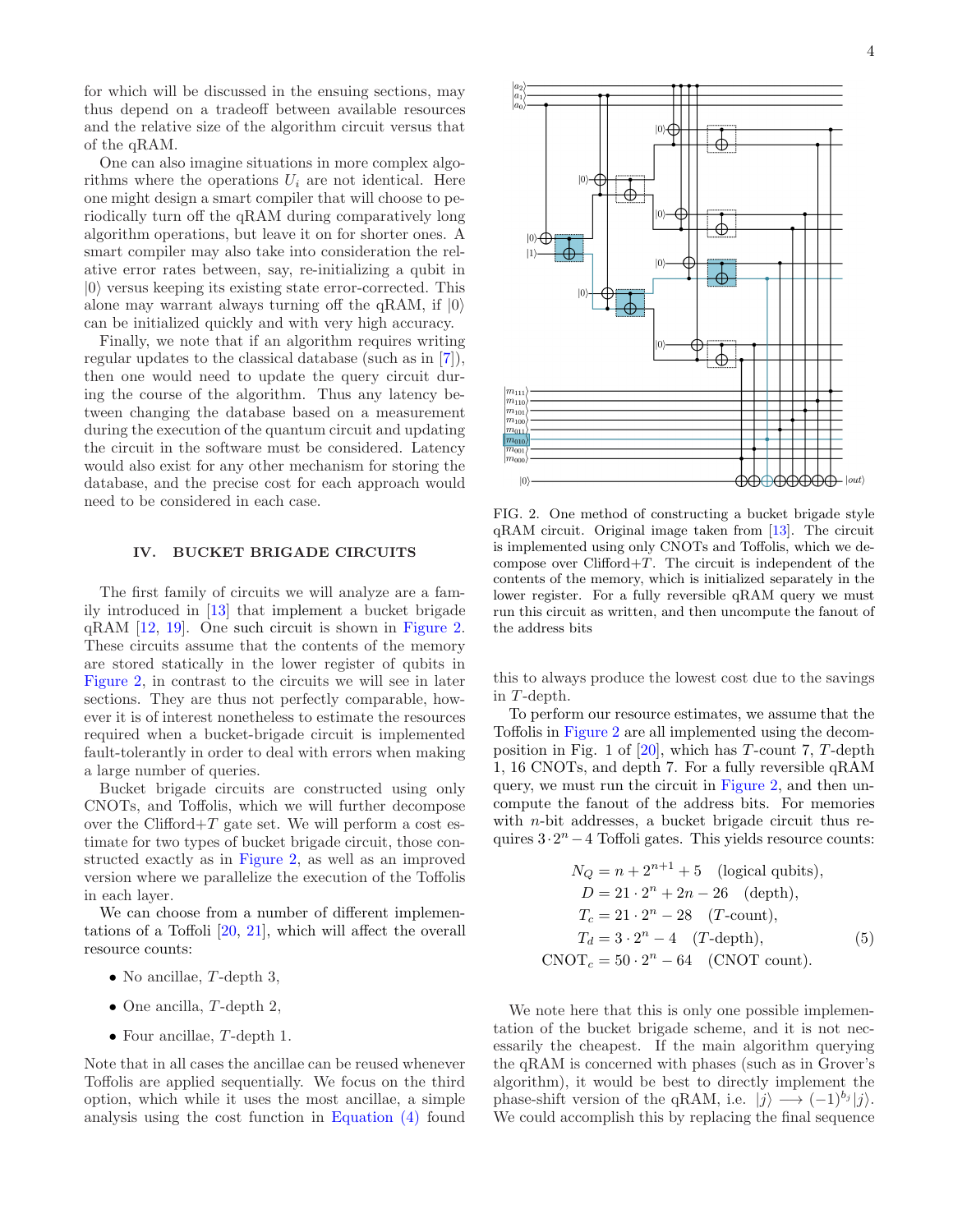of Toffolis with controlled-phase gates from each address fanout qubit down to the corresponding memory location. This would significantly reduce the circuit depth and  $T$ -depth in the circuit of [Figure 2,](#page-3-0) and also eliminate the need for the final output qubit. [3](#page-4-0)

We naturally can also parallelize this circuit by a) copying down the address qubits to ancillae so that the Toffolis in the address fanout layers can be performed in parallel, and b) adding an extra output register of  $2^n$ qubits in the superposition of all even-parity states to collect the results of the final set of Toffolis, followed by CNOTs to compute the parity (as is depicted later in [Figure 4\)](#page-5-0). We then copy down to an output bit, apply another CNOT back to the even-superposition register, and then uncompute the parity as well as the address bit fanout.

We need to prepare the even-parity superposition only once at the beginning, and uncompute it at the end, as by design this register will remain in superposition after each query. We thus neglect the resources for this procedure in our analysis, as it can be performed in logarithmic depth and becomes negligible for large n.

We require enough ancillae to perform the largest amount of simultaneous Toffolis, which will be  $4 \cdot 2^n$  using the T -depth 1 implementation. While in absolute terms this adds an exponential number of qubits, it will yield a significant savings in T -depth and, we will see, reduce the overall cost.

For computing the circuit depth, note that computation of parity in the output register can be done at the same time as uncomputation of the address fanout portion, so it does not contribute to the depth. Furthermore, the initial copying of the address bits (so that the fanout Toffolis can be run in parallel) requires in the worst case  $n-1$  layers of depth, all of which can be absorbed in the calculation of the preceding Toffolis. Thus, the depth of the fanout portion is simply the depth of  $n-1$  Toffolis, plus  $n + 1$  for the initial CNOTs and layers in between the Toffolis.

Putting together the resource counts for the entire circuit, we obtain:

$$
N_Q = 8 \cdot 2^n
$$
  
\n
$$
D = 16n - 5
$$
  
\n
$$
T_c = 21 \cdot 2^n - 28,
$$
  
\n
$$
T_d = 2n - 1,
$$
  
\n
$$
CNOT_c = 54 \cdot 2^n - 2n - 66.
$$
 (6)

The rough cost scaling of  $N_Q \times T_d$  in terms of n is greatly improved in the parallelized circuit, and so moving forward we will consider only the parallel version.

# <span id="page-4-2"></span>V. BASIC QUERY CIRCUITS

We now construct families of 'implicit' qRAM circuits that will highlight the space-time tradeoff required for a fault-tolerant qRAM. We will see in the end that they have comparable overall cost, but vastly differing use of resources down at the physical level.

For these circuits, we suppose for simplicity that the memory contains  $2<sup>q</sup>$  1s, the locations of which are known, with the rest being 0. Note that this is in contrast to the bucket brigade circuits where the contents, while unknown, were provided to us statically stored in hardware. Recall that if the number of 1s is ever greater than the number of 0s, we can equally well build our circuits by inputting the locations of the 0s.

We consider a small running example for the purpose of creating the circuit diagrams. Suppose we have  $n = 3$ and  $q = 2$ , i.e. 4 of 8 memory locations store a 1. We arbitrarily set those locations to be 000, 001, 011, 111.

## A. Large depth, small width circuit

We can easily create a circuit that outputs 1 for the valid addresses by implementing a sequence of  $2<sup>q</sup>$  nbit mixed-polarity multiple control Toffolis (MPMCTs). The circuit for the running example is shown in Figure 3[. Each MPMCT is tied to one of the addres](#page-4-1)ses, and sets a target bit to 1 only if its associated address is fed in. Henceforth we assume that we have a random database where we don't know the exact sequence of MPMCTs, only that we have  $2<sup>q</sup>$  such operations. As such, we will not perform any extensive circuit optimization in our analysis, and will focus on this worst case.



<span id="page-4-1"></span>FIG. 3. A qRAM circuit with few qubits but large depth. The addresses of all  $2<sup>q</sup>$  locations known to contain a 1 are implicitly stored in the circuit as mixed-polarity multiple control Toffoli gates.

In general, when a sequence of MPMCTs is known, we may be able to greatly simplify the circuit. For example, since a sequence of MPMCTs represents a Boolean function which is a sum of product terms, we can find its ESOP expression using a tool such as EXORCISM-4 [\[22](#page-13-3)]. This can offer great savings - for example, the circuit in our example can be reduced to 2 Toffolis just by factoring some terms in the Boolean expression. We can also use the method of [\[23](#page-13-4)] which first computes the ESOP, and then breaks the expression down into common cofactors of the expression terms; cofactors are then

<span id="page-4-0"></span><sup>3</sup> Conversely, it is known how to convert phase-shift queries to bitflip queries at the logical level as well, though with a small overhead. In a concrete application, the subtle cost differences between the two approaches should be evaluated to decide whether overall a phase-flip qRAM or bit-flip qRAM is more efficient. For this paper, we focus on the slightly harder bit-flip look-up.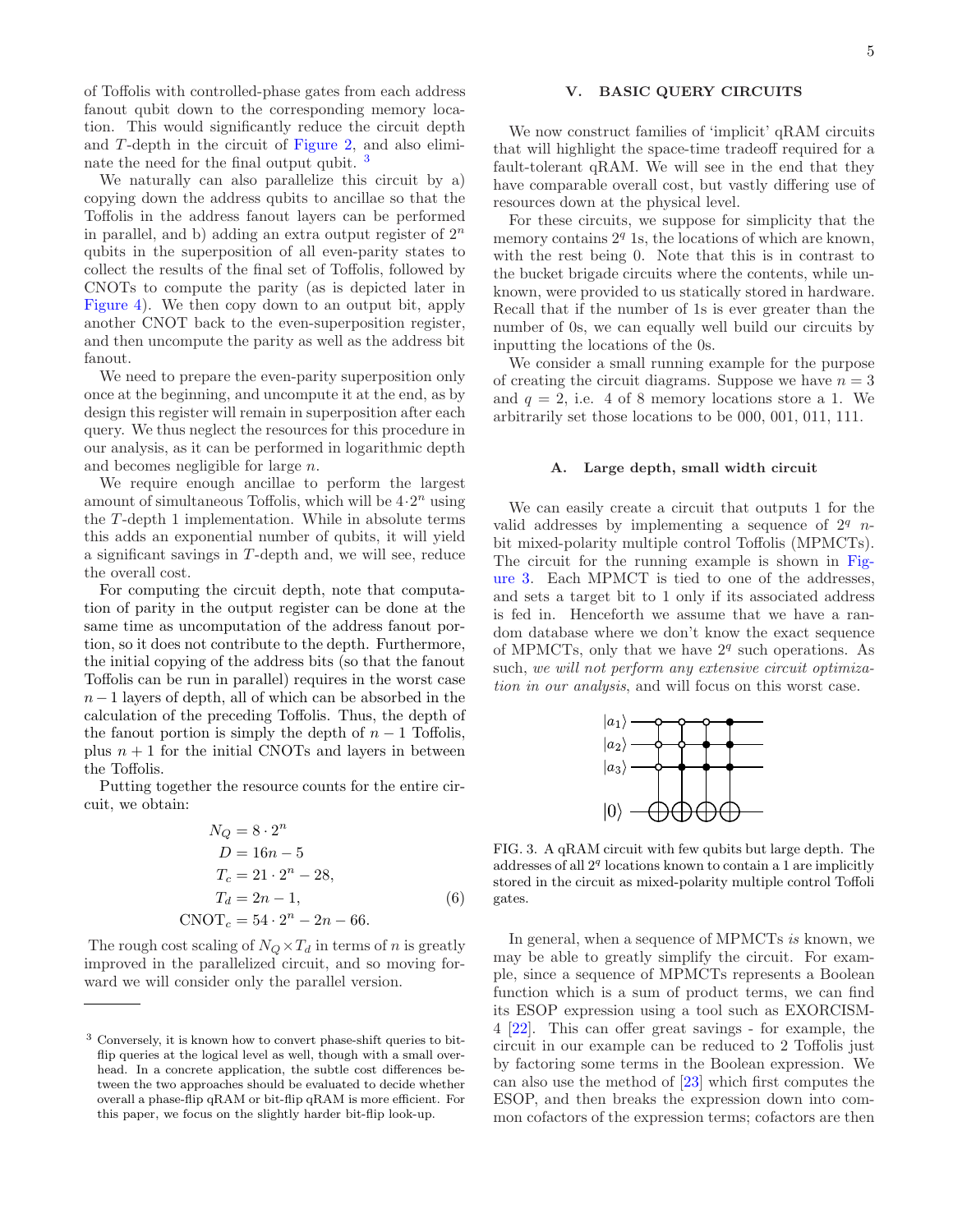reversibly synthesized individually before being used in their constituent terms.

In our worst-case analysis, we begin instead by performing quantum circuit synthesis to decompose the circuit down into the 1- and 2-qubit operations of the Clifford $+T$  gate set. Again, when the precise sequence of MPMCTs is known, further optimization can be done to reduce parameters such as the  $T$ -count and  $T$ -depth (see, for example, the methods in [\[21\]](#page-13-2)).

The decomposition we choose for the MPMCTs is that in Fig. 4 of [\[24\]](#page-13-5), which is an optimization of an older algorithm from [\[25](#page-13-6)] that performs an n-controlled NOT using  $n-2$  ancillae by turning it into a cascade of  $4(n-2)$ Toffoli gates. We take advantage of an additional optimization which, at the cost of one more ancilla qubit, can further parallelize some of the  $T$  gates in the constituent controlled-phase gates (see (9) in [\[20\]](#page-13-1)). While it may be possible to implement such gates with fewer ancilla qubits, recall that we are interested in plugging this circuit into the surface code, wherein minimization of  $T$ -count and  $T$ -depth plays a critical role in reducing the overall cost incurred by magic state distillation. Finally, we note that this MPMCT implementation is valid only for  $n \geq 4$ , and so we will limit our analysis to this case.

Using the constructions of  $[24]$  and  $[20]$ , we calculate the resources required for an  $n$ -controlled MPMCT gate:

$$
D = 28n - 60,
$$
  
\n
$$
T_c = 12n - 20,
$$
  
\n
$$
T_d = 4(n - 2),
$$
  
\n
$$
H_c = 4n - 6,
$$
  
\n
$$
CNOT_c = 24n - 40,
$$
\n(7)

where  $H_c$  is the number of Hadamard gates.

We see immediately that in theory, the circuit in Figure 3 requires only  $n+1$  qubits, plus  $n-1$  ancilla qubits. As the ancillae are returned to their initial state after each MPMCT, we can reuse them for all  $2<sup>q</sup>$  gates. We note that any X gates to change polarity of the controls can be applied in the first layer of depth of each MPMCT; in addition, the final polarity change can be performed in the last layer of the last MPMCT. In all cases the  $X$ gates do not contribute to depth, and as they are not critical to the overall cost in a fault-tolerant setting, we will disregard them. Thus we obtain total logical resource counts

$$
N_Q = 2n,
$$
  
\n
$$
D = 2^q (28n - 60),
$$
  
\n
$$
T_c = 2^q (12n - 20),
$$
  
\n
$$
T_d = 2^{q+2} (n - 2),
$$
  
\n
$$
H_c = 2^q (4n - 6),
$$
  
\n
$$
\text{CNOT}_c = 2^q (24n - 40).
$$
\n(8)

## B. Small depth, large width circuit

In contrast to the circuit of the previous section that performs all the MPMCTs sequentially, here we present an implementation that parallelizes their execution. The circuit for our running example is shown in [Figure 4.](#page-5-0)



<span id="page-5-0"></span>FIG. 4. A circuit with small depth but a large number of qubits, where the implementation of the MPMCTs is performed in parallel. Each MPMCT requires  $n-1$  ancillae, significantly increasing the number of qubits. The register containing Hadamards prepares the superposition over all evenparity states, which eliminates the need to uncompute the MPMCTs when making the query fully reversible. When multiple queries are performed, we do not need to implement the portion of the circuit in the dotted box, as the uncomputation of the parity following the CNOT from the output bit leaves us in the even-parity superposition; the dotted box serves to return these qubits to  $|0\rangle$ . Resources for the creation and destruction of the even-parity superposition are neglected from our analysis, as this need only be performed once, and can then be used for a large number of queries.

We begin with  $2<sup>q</sup>$  registers of qubits, one for each address containing a 1. The address is input to the first register of qubits and then copied down to the others using a log-depth cascade of CNOTs. Each register performs an MPMCT which triggers one of the qubits in an additional register of  $2<sup>q</sup>$  qubits if the input address matches. This register is prepared in a superposition over even-parity states, as proposed in [Section IV.](#page-3-1) We then compute the parity, copy it to an additional qubit, copy back, and then uncompute parity and the address fanout. We again neglect the resources required to prepare the even-parity superposition, as this need only be done once when performing multiple queries.

The number of qubits, including required ancillae, is

$$
N_Q = n \cdot 2^q + 2^q (n - 1) + 2^q + 1
$$
  
=  $n2^{q+1} + 1$ . (9)

To compute the depth of this circuit, we must take into account the sequences of CNOTs. The initial copying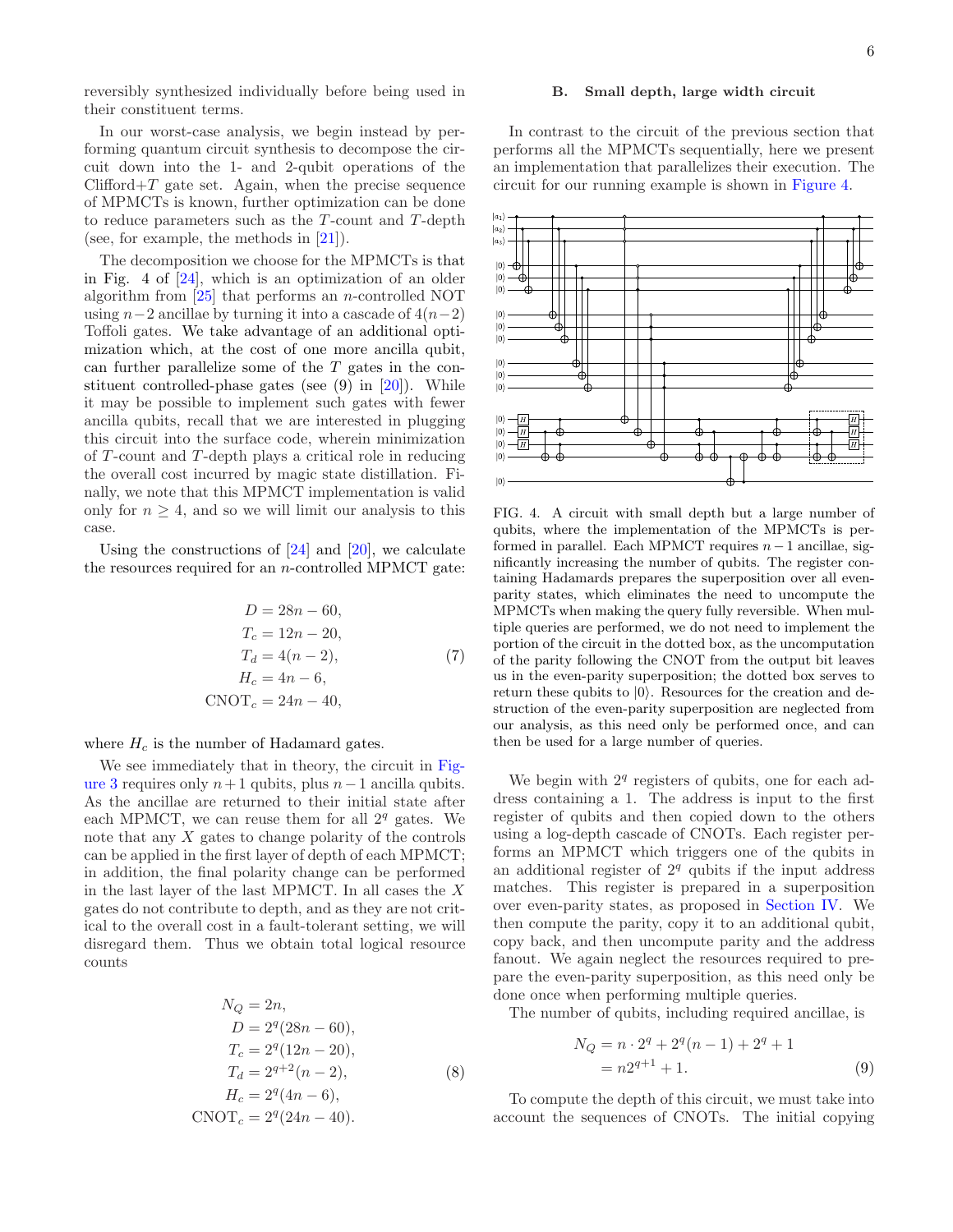is performed in depth  $q$ , the parity in depth  $q$ , plus 2 for copying to the output qubit. As uncomputation of the address fanout has the same depth as parity, we can perform them simultaneously. Thus the depth is

$$
D = q + (28n - 60) + q + 2 + q
$$
  
= 28n + 3q - 58 (10)

which scales linearly in both  $n$  and  $q$ .

The  $T$ -count will be the same as for the circuit in the previous section, however the T-depth will now be  $T_d =$  $4(n-2)$  as all the MPMCTs are performed in parallel.

In addition, we will need the Clifford counts. The number of Hadamards is unchanged (neglecting the construction of the even-parity superposition). The number of CNOTs in the initial fanout plus a parity computation is

$$
CNOT_{c-int} = n \sum_{i=0}^{q-1} 2^{i} + \sum_{i=0}^{q-1} 2^{i}
$$

$$
= (n+1)(2^{q}-1)
$$
(11)

Doubling this, adding 2 for the copying to the output, plus the  $24n - 40$  CNOTs in the MPMCTs, we obtain

$$
CNOTc = 2(n + 1)(2q – 1) + 2q(24n – 40) + 2
$$
  
= 2<sup>q</sup>(26n – 38) – 2n (12)

In summary, the resources required are

$$
N_Q = n2^{q+1} + 1,
$$
  
\n
$$
D = 28n + 3q - 58,
$$
  
\n
$$
T_c = 2^q (12n - 20),
$$
  
\n
$$
T_d = 4(n - 2),
$$
  
\n
$$
H_c = 2^q (4n - 6),
$$
  
\n
$$
CNOT_c = 2^q (26n - 38) - 2n
$$
\n(13)

#### C. Preliminary cost estimate

Recall that our definition of cost is a product of space and time. We can analyze  $N_Q \times T_d$  to get a rough first estimate of how the cost will depend on  $n$  and  $q$ . In [Figure 5](#page-6-0) we plot the overall costs (including constant prefactors) for differing values of  $n$ , and  $q$  for the circuits in which it is relevant. We summarize our observations in [Table I](#page-6-1) to make it easier to see the tradeoff between the number of qubits and the depth for each circuit.

|       |                                            |              | Circuit Large depth Large width Bucket brigade parallel |
|-------|--------------------------------------------|--------------|---------------------------------------------------------|
| $N_O$ | 2n                                         | $n2^{q+1}+1$ | $8 \cdot 2^n$                                           |
| $T_d$ | $ 2^{q+2}(n-2) $ $4(n-2)$                  |              | $2n - 1$                                                |
|       | Cost $O(n^2 \cdot 2^q)$ $O(n^2 \cdot 2^q)$ |              | $O(n \cdot 2^n)$                                        |

<span id="page-6-1"></span>TABLE I. Cost scaling for bucket brigade and large depth/width circuits.



<span id="page-6-0"></span>FIG. 5. Analytical cost estimates  $N_Q \times T_d$  for large depth/width and parallel bucket brigade circuits. In both plots, the cost for small width and large width circuits are practically identical. (Top) Cost for  $q = n - 1$ , a half-full memory. Costs for large depth/width circuits are comparable, showing a clear tradeoff between space and time. However, the parallelized bucket brigade algorithm has lower cost overall. (Bottom) Dependence of cost on the fullness of the memory (containing  $2^q$  1s). For sparser memories it may be cheaper, up to a point, to use a large depth/width circuit over the parallel bucket brigade circuit.

The top panel of [Figure 5](#page-6-0) shows the situation of a half-full memory in which  $q = n - 1$ . This represents a roughly random database, and is the worst case because as mentioned previously, if the memory is more than halffull with 1s, we can switch the polarities of the gates to pick out the locations that are 0 instead.

For a half-full memory, the parallel bucket brigade circuit is the best choice, as it always has lower cost. For memories that are emptier, there is a cross-over point at  $q_{max} \approx n - \log_2 n$ , before which it is in fact better to use either the large depth or large width circuit as opposed to the bucket brigade circuit (assuming, of course, that one has knowledge or control over the location of the 1s in the memory).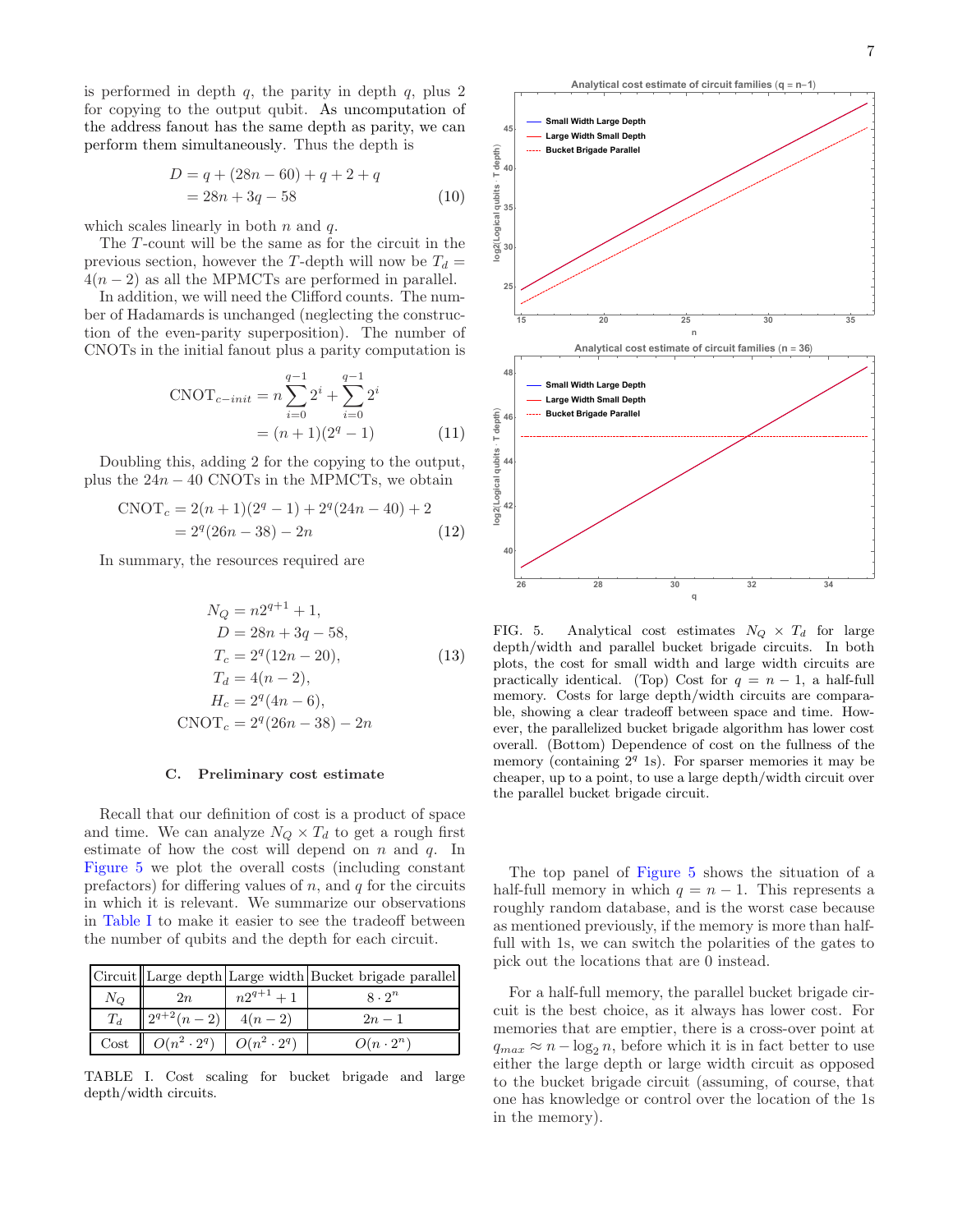### D. Surface code analysis

We now embed these circuits into a surface code using the same procedure as in  $[17]$ . The implementation, as well as the data, can be found in our code repository [\[16\]](#page-12-13). The (optimistic) surface code parameters are input injection error probability  $p_{in} = 10^{-4}$ , gate error probability of  $p_g = 10^{-5}$ , and a cycle time of  $t_c = 200$ ns.

[Figure 6](#page-7-0) plots the numerical equivalent of [Figure 5.](#page-6-0) While the relative relationships remain the same, the overall cost is significantly higher due to the large amount of logical qubits needed in the distillation factories.

[Figure 7](#page-8-0) is perhaps the more interesting plot, as it shows the explicit tradeoffs between the number of physical qubits and the 'real' query time. Even though we observed on [Figure 5](#page-6-0) that the costs of the large depth/width circuits are comparable, [Figure 7](#page-8-0) shows us exactly how large the space vs. time tradeoff is.

We present numerical data for the largest and smallest values of *n* we chose,  $n = 15$  and  $n = 36$ , in [Table II.](#page-7-1) The  $n = 36$  case corresponds to 8 'GB' of classical data in the memory, whereas  $n = 15$  corresponds to 4 'KB'. These particular choices are somewhat meaningful: 4KB was the amount of RAM that the Apple I computer shipped with back in 1976, while 8GB is a fairly standard amount of RAM on a laptop at the time of writing.



<span id="page-7-0"></span>FIG. 6. Cost vs. memory fullness q for basic circuits with  $n =$ 36 when embedded in the surface code. The horizontal line represents the parallel bucket brigade circuit which has only a fixed value of n. This matches closely with the analytical predictions in [Figure 5,](#page-6-0) and we see that the cross-over point for memory fullness is around  $q = 31$ . The bumps in the graph correspond to increases in surface code distances of the magic state distilleries.

| Circuit                          | $\boldsymbol{n}$ |                      | Total time (s) Physical qubits |
|----------------------------------|------------------|----------------------|--------------------------------|
| Bucket brigade parallel          | 15               | $3.48 \cdot 10^{-4}$ | $2.89 \cdot 10^8$              |
| Large width small depth $15 14 $ |                  | $6.24 \cdot 10^{-4}$ | $5.84 \cdot 10^8$              |
| Small width large depth 15 14    |                  | 7.86                 | $4.23 \cdot 10^{4}$            |
| Bucket brigade parallel          | $36 -$           | $2.13 \cdot 10^{-3}$ | $1.50 \cdot 10^{15}$           |
| Large width small depth 36 35    |                  | $4.35 \cdot 10^{-3}$ | $7.06 \cdot 10^{15}$           |
| Small width large depth 36 35    |                  | $7.55 \cdot 10^7$    | $2.80 \cdot 10^5$              |

<span id="page-7-1"></span>TABLE II. Time and physical qubits required for faulttolerant qRAM queries. The sizes  $n = 15$  and  $n = 36$  are analogous to 4KB and 8GB memory sizes respectively.

Our analysis shows that quantumly querying the 4KB qRAM can be done with nearly 100 million qubits in roughly 0.35ms (with parallel bucket brigade), or with roughly 42000 qubits in around 8 seconds (small width large depth), however the latter can only be used in cases where we know where the 1s in our memory are. As a reference point, modern-day RAMs have query times on the order of 10-20ns. To query this fast would first of all require significant advances in operational speed (recall our estimate of surface code cycle time was an ambitious 200ns), as well as an astronomical amount of qubits.

Recall also that these numbers have been computed under the assumption that we have as many factories as are needed to implement a single layer of T -depth. As all the MPMCTs are the same size, and since they stack in the parallel version, here the T-width  $T_w = T_c/T_d$  is an accurate representation of the number of  $T_s$  in each layer. One could, however, adjust the number of factories according to available resources, and the number of physical qubits (time) would decrease (increase) proportionally.

## <span id="page-7-2"></span>VI. HYBRID QUERY CIRCUITS

We now investigate a compromise between the two circuits in [Section V](#page-4-2) by creating a sort of hybrid of the two extremes. Our motivation is to explore a wide range of options for the tradeoff between memory and depth to enable an algorithm designer to choose a qRAM implementation based on available resources.

We will need a larger running example: suppose our addresses are now 5 bits, and that addresses 00000, 01001, 10010, 11011, 00100, 01101, 10110, 11111 all contain the value 1 (2<sup>q</sup> full addresses,  $q = 3$ ).

### A. Circuit design

The idea behind the hybrid circuit is, rather than checking the validity of all  $n$  bits of the address, check only the first  $k$ , and then use those outputs as controls for checking the rest of the bits. For brevity of analysis we will show here only the case where  $k < q$ . Full details for the case  $k \geq q$  can be found in the accompanying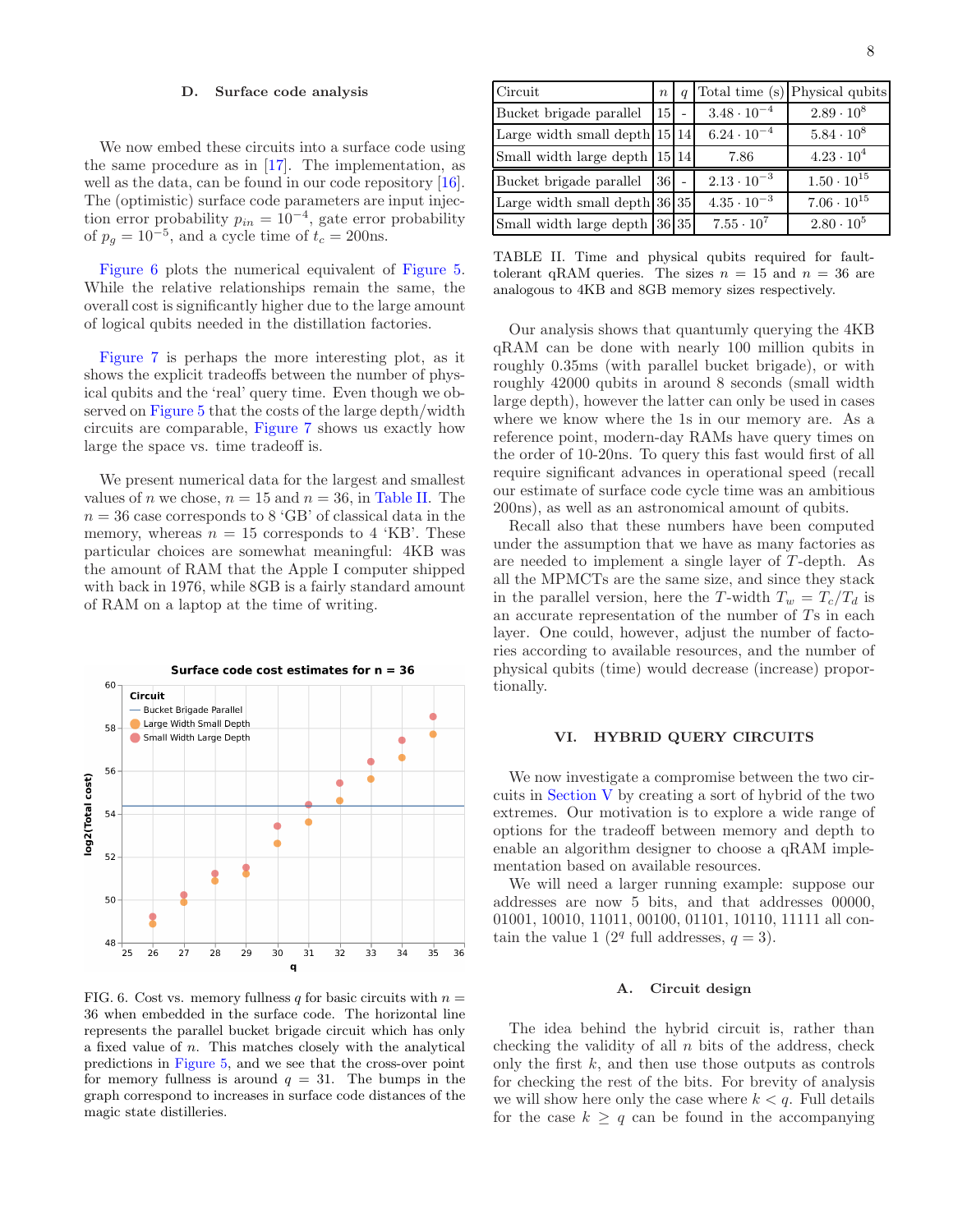

<span id="page-8-0"></span>FIG. 7. Space (physical qubits) vs. time tradeoff for basic circuits. Values are calculated assuming a surface code cycle time of 200ns, state injection error rate of 10<sup>−</sup><sup>4</sup> , and intrinsic gate error rate of  $10^{-5}$ . We note that these values are quite optimistic given the current state of quantum hardware. Each point corresponds to a different memory size  $2^n$  from  $n = 15$ to  $n = 36$ , with smaller n using fewer resources in each case. Memory fullness q is set to  $n-1$  for each n for the large width/depth circuits.

code [\[16](#page-12-13)]. We also assume  $4 \leq k \leq n-3$ , as recall the MPMCT implementations must have at least 4 control bits.



FIG. 8. A basic hybrid circuit. The initial set of controlled gates recognizes the first k bits of an address; addresses that pass this condition go on to control readout of the remaining  $n - k$  bits (here  $n = 5, q = 3, k = 2$ ). Full reversibility of the query is obtained by repeating the first  $2<sup>k</sup>$  MPMCTs in the top tier. In general, the number of bottom-tier MPMCTs is not the same for each top-tier output, as is depicted here. In the worst case for purposes of parallelization, there will be  $2^{q-1} + 1$  MPMCTs on one output and one on each of the rest, leading to more layers of CNOTs required to copy down the most common output.

The circuit for our running example is shown in Figure 8. In the worst case, every possible  $k$ -bit string occurs

as the first k bits of at least one address in the space. Thus our top 'tier' consists of at most  $2^k$  k-controlled MPMCTs, and as a consequence, we need at most  $2^k$ extra qubits to store their results. The bottom tier will always consist of  $2^q$  n – k + 1-controlled MPMCTs, some of which will share the same control bit from the first tier output (in the worst case, this will be  $2^{q-1}+1$  of them, as this requires more layers of fanout when we parallelize). Again, in specific cases we could compute the ESOP of the Boolean expressions to simplify the products of MPMCTs, but here we assume them to be unknown.

We continue using the decomposition of the MPMCTs in the previous section. The number of ancillae now depends on the size of  $k-1$  vs.  $n-k$  - we will need enough ancillae to implement the larger of the two gates. As the ancillae are returned to their initial state after use, we can use the same ancillae for all the gates in the sequence. Finally, to make the query fully reversible, we need to run the top 'tier' a second time to return the register of  $2^k$  qubits to 0.

We can use the results of the previous sections to compute

$$
N_Q = n + 2^k + 1 + \max(k - 1, n - k)
$$
  
\n
$$
D = 2 \cdot 2^k (28k - 60) + 2^q (28(n - k + 1) - 60)
$$
  
\n
$$
T_c = 2 \cdot 2^k (12k - 20) + 2^q (12(n - k + 1) - 20)
$$
  
\n
$$
T_d = 2 \cdot 2^k \cdot 4(k - 2) + 2^q \cdot 4(n - k + 1 - 2)
$$
 (14)  
\n
$$
H_c = 2 \cdot 2^k (4k - 6) + 2^q (4(n - k + 1) - 6)
$$
  
\nCNOT<sub>c</sub> = 2 \cdot 2^k (24k - 40) + 2^q (24(n - k + 1) - 40)

We can, in addition, parallelize the hybrid circuit in the same way that we parallelized the original deep circuit. There are three ways to do this: parallelize only the first tier (as shown in [Figure 9\)](#page-9-0), parallelize only the second tier, or parallelize both tiers. Parallelizing both tiers is clearly the best choice, as not fully parallelizing will incur additional cost (more qubits) without seeing the full benefit in terms of time saved. We include these other approaches only as an intermediate step and plot them to show how they are sub-optimal. Resource counts for the aforementioned parallelizations can be found in the code.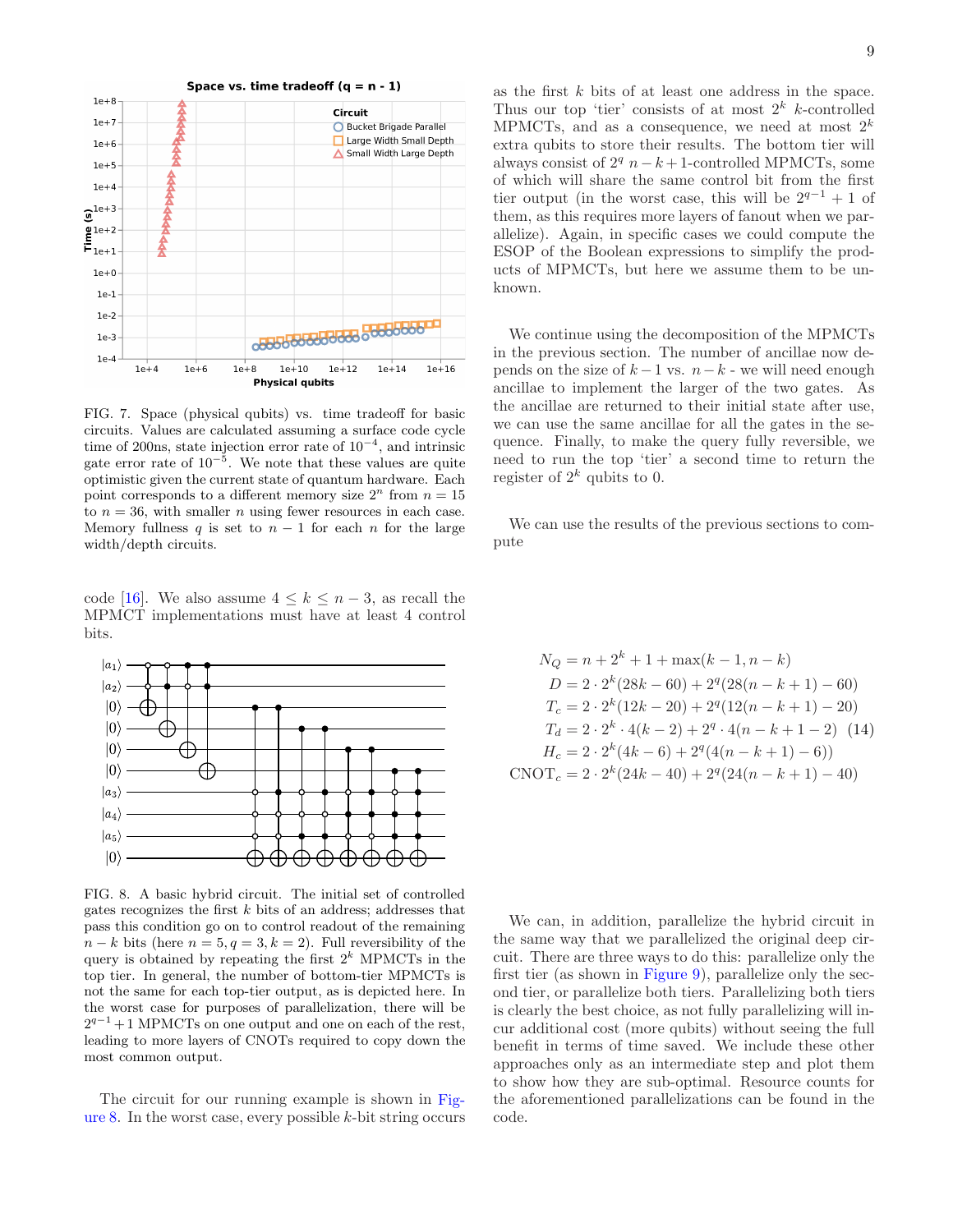

<span id="page-9-0"></span>FIG. 9. A hybrid circuit with its first tier parallelized. Parallelizing only one tier of a hybrid circuit leads to an increase in cost in the worst case, as a larger number of qubits are required for parallelization, while the other tier still runs sequentially and may take a significant amount of time.

## B. Surface code analysis

We now study the tradeoffs between  $n, q$ , and our new parameter  $k$ . We will again perform this in two ways, using  $N_Q \times T_d$ , as well as a full surface code analysis. The former is plotted in [Figure 10,](#page-9-1) while the surface code re-sults are shown in [Figure 11](#page-10-0) for a fixed  $n$  and two different values of q.

Unlike in the previous section where the dependence on *n* and *q* could be expressed simply as  $O(n^22^q)$ , the hybrid circuits carry a very complex, intertwined connection between  $n, q$ , and  $k$ . In particular, while we only ever see up to a quadratic dependence on  $n$ , we see many terms with exponential dependence on  $k$  and  $q$ , such as  $nk2^k$ ,  $n2^{k+q}$ , etc. For the most part, [Figure 10](#page-9-1) shows a clear cut exponential dependence on  $k$  when  $n$  and  $q$  are fixed, deviating only at the extremal choices of  $k$ .

We observe that here in the worst case, when no circuit optimization is performed, the cost of the basic hybrid circuit is actually worse than the simple large depth/width design. Even though the size of the MPM-CTs is smaller, there are more of them, and there is the additional exponential increase in the number of logical qubits required to store the outputs of the first tier  $(2<sup>k</sup>$  of them). Similarly, parallelizing only a single tier is detrimental to the overall cost. As anticipated, the time saved in parallelizing only one part does not compensate for the substantial increase in the number of qubits required to do so.

Where we do observe an improvement is with the fully parallelized hybrid circuit. In fact the cost of this circuit

Analytical cost estimate of hybrid circuits,  $n = 36$ ,  $q = 35$ 



<span id="page-9-1"></span>FIG. 10. Analytical dependence of cost vs the hybrid splitting parameter k for a memory with  $n = 36$  and fullness  $q = 35$ . As expected, the partially parallelized versions do very poorly because parallelization of one half incurs a large overhead in the number of qubits, while running the other half still takes a significant amount of time. Fully parallelizing the circuit yields lower costs overall, and we also observe an optimal value of  $k$  for a given  $n, q$ .

actually decreases when k is increased, and reaches a minimum that we can solve for. For purposes of example, setting  $n = 36, q = 35$ , we differentiate the product  $N_Q \times T_d$ (full cost expressions can be found in the code, and we look in the limit of  $k \approx n$  based on the graph, and due to the complexity of the expressions). Using  $(n-k)2<sup>q</sup>$  as the maximum amount of ancillae yields  $k \approx 31.4$ , which corresponds to the minimum seen in [Figure 10](#page-9-1) around  $k = 31.$ 

We attribute the decrease in cost with increasing  $k$ , seen in [Figure 10](#page-9-1) and [Figure 11,](#page-10-0) to more efficient use of ancillae. When all the MPMCTs are performed in parallel, we need enough ancillae to perform the larger of the two tiers, either  $(k-1)2^k$  for the first tier, or  $(n - k)2<sup>q</sup>$  for the second. Recall that we are considering here the case when  $k < q$ . When k is small and  $n - k$ is large, we need a large number of ancillae to perform the second tier, but not many of these need to be reused when performing the first tier. On the other hand as k increases and  $n - k$  decreases, the number of ancillae needed for the second tier decreases, and furthermore a greater proportion of these can also be used for the first tier. Eventually, we see an increase again as the number needed for the first tier surpasses that of the second. The specific location of this increase depends on the relative values of n, k, and q. In the case where  $q = n - 1$ , it can be approximated by  $k \approx n - \log n + o(\log \log n)$ , which fits with the observed minimum.

[Figure 12](#page-10-1) shows again the tradeoff between physical qubits and time for the hybrid circuits. For our 8GB case, to obtain millisecond-order query times we must still use on the order of  $10^{15}$  physical qubits in the fully parallel version, while a million physical qubits in the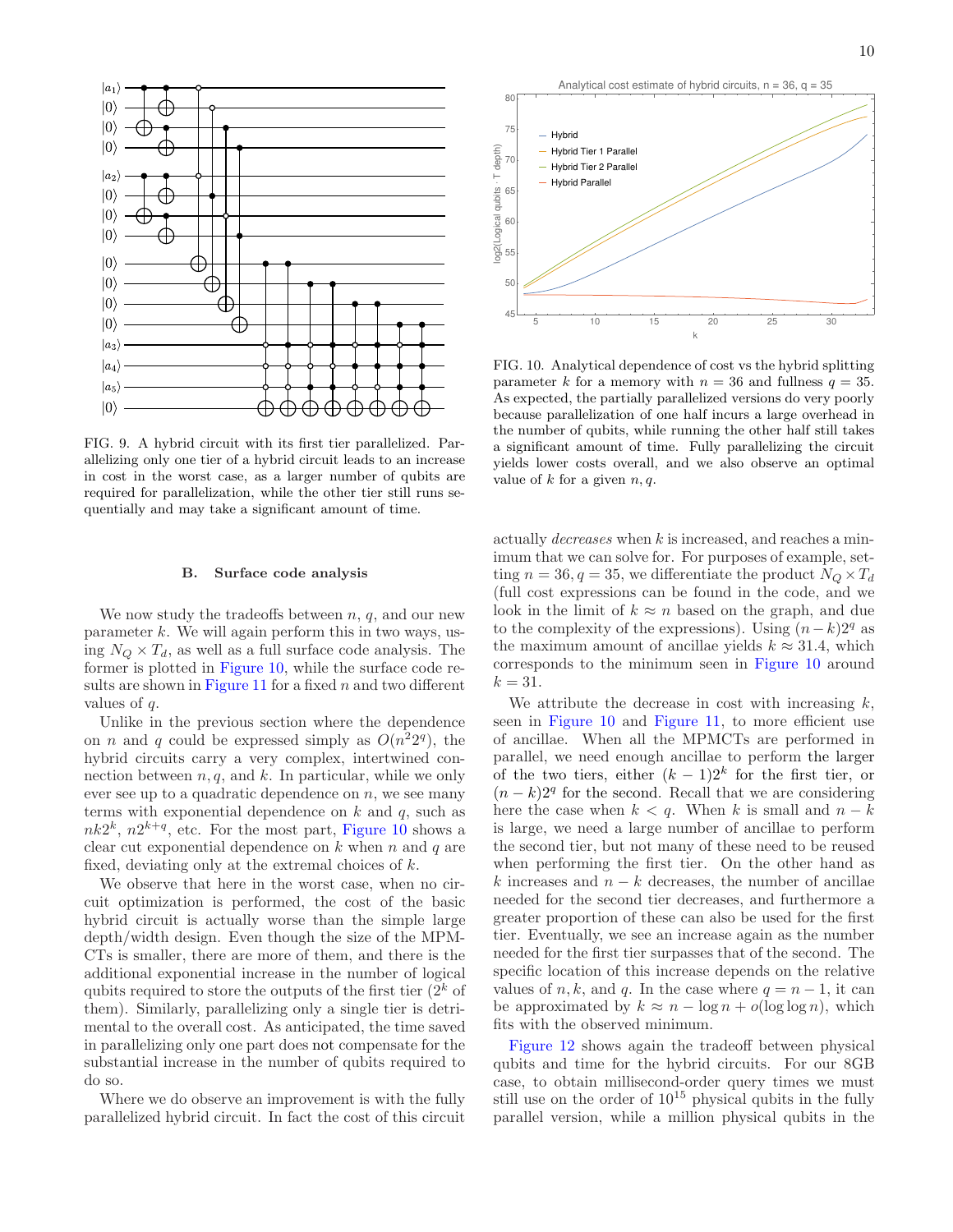

<span id="page-10-0"></span>FIG. 11. Surface code costs for hybrid circuits with  $n = 36$ , and  $q = 35$ ,  $q = 30$ . For fuller memories the parallel bucket brigade circuits are still the better choice, but for sparse memories the parallel hybrid circuits have lower costs than all previous circuit families.

basic version yields query times on the order of 3 years.

## VII. IMPROVING BOUNDS WITH OPTIMIZATION

The basic circuits of [Section V](#page-4-2) showcase the extremes. Without optimization, these circuits, and even the improved hybrids in [Section VI,](#page-7-2) take a prohibitive amount of resources to execute given the present state of hardware. Taking advantage of special structure and optimization is therefore a critical step moving forward, and work along these lines has already begun to be developed [\[5,](#page-12-4) [15,](#page-12-12) [26](#page-13-7)]. Here we analyze one such case [\[15\]](#page-12-12) that naturally incorporates tradeoffs in space and time similar to the ones we have explored.



<span id="page-10-1"></span>FIG. 12. Time vs. physical qubits for the hybrid circuits for  $n = 36$ , and  $q = 35$   $(q = 30)$ . Distinct points represent different values of k from 4 to 32 (26). Lower values of k are at the bottom right for the hybrid parallel, and increasing first towards the left before reaching a minimum, and then increasing up to the right. This follows scaling of [Figure 10.](#page-9-1)

Recall that [Figure 1](#page-2-0) depicts an algorithm that may use some of its constituent qubits to query a qRAM while the rest remain idle. In a situation where qubits are a limited resource, it would of course be advantageous to use these idle qubits for the query. Such a family of circuits with this property was recently proposed in [\[15\]](#page-12-12). Called SELECTSWAP circuits, they are based on an improved method of performing a uniformly controlled rotation [\[26\]](#page-13-7), i.e. a sequence of mixed-polarity gates which includes all possible configurations of the control bits, coupled with a network of SWAP gates. While they too depend on knowledge of the database, clearer bounds for their execution can be derived.

An example SELECTSWAP circuit is shown in Figure 13, as presented in [\[15\]](#page-12-12). The circuit consists of two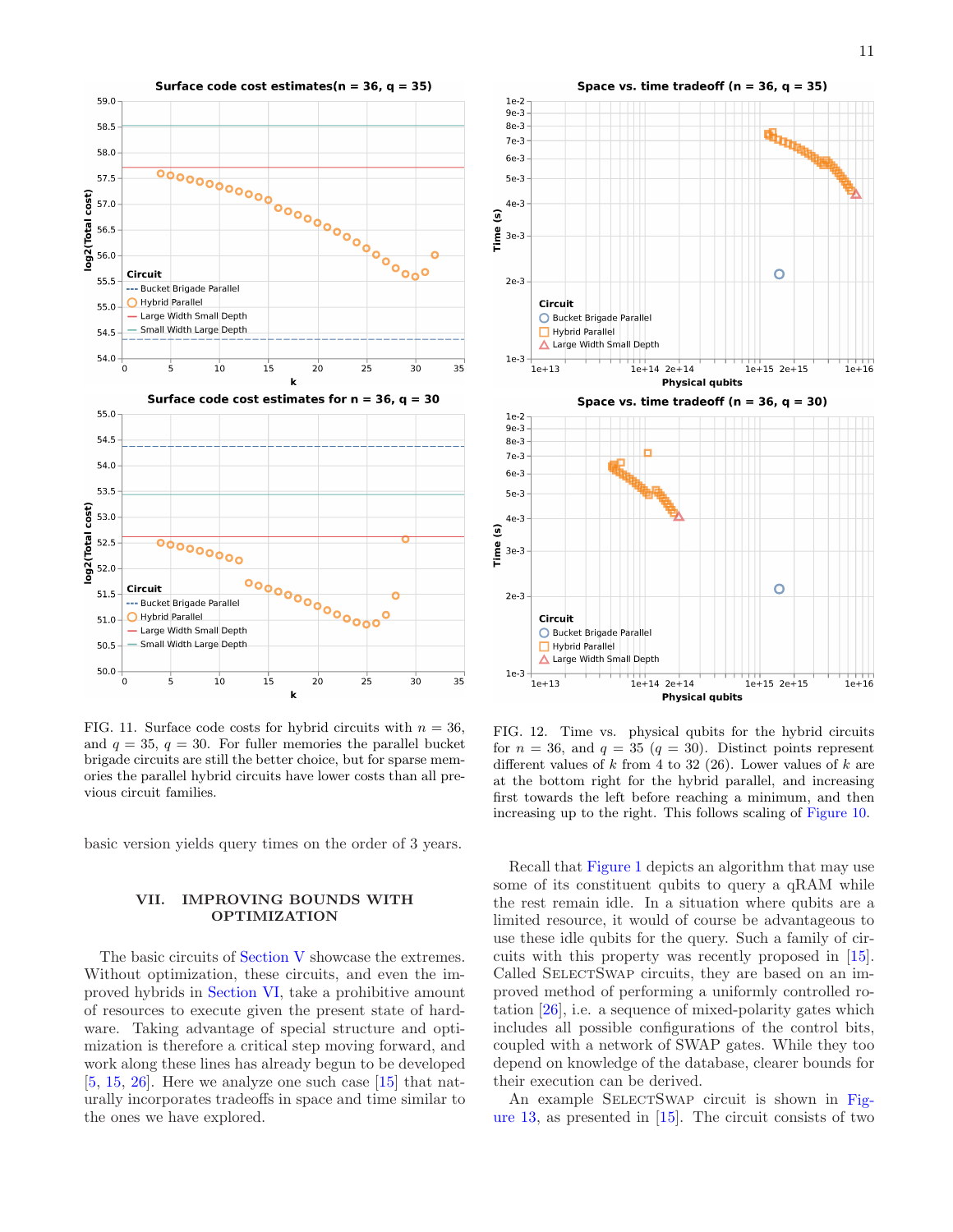

<span id="page-11-0"></span>FIG. 13. A SELECTSWAP circuit from [\[15\]](#page-12-12). The parameter b denotes the number of bits stored at each address location (we take  $b = 1$ ). The values  $a_i$  are either 0 or 1 depending on the contents of the address. The SELECT portion of the circuit picks out the address location specified by  $|x\rangle$ , and the SWAP portion serves to move the queried bits into an output register. Tradeoffs can be made by varying the value of  $\lambda$  - increasing  $\lambda$  will decrease the number of controls in the MPMCTs, at the cost of increasing the number of lower registers of qubits, which in turn increases the number of SWAPs.

|                                                                                                                    | Clean anc.                         | Dirty and.                                                                                                         |
|--------------------------------------------------------------------------------------------------------------------|------------------------------------|--------------------------------------------------------------------------------------------------------------------|
| Qubits                                                                                                             |                                    | $\left b\lambda+2\left\lceil\log_{2}N\right\rceil\right \left(b+1\right)\lambda+2\left\lceil\log_{2}N\right\rceil$ |
| $T\text{-depth}, \mathcal{O}(\cdot)$                                                                               | $\frac{N}{\lambda} + \log \lambda$ | $\frac{N}{\lambda} + \log \lambda$                                                                                 |
| $T\text{-count}, \leq \cdot + \mathcal{O}(\log \cdot) \left  4\lceil \frac{N}{\lambda} \rceil + 8b\lambda \right $ |                                    | $8\lceil \frac{N}{2} \rceil + 32b\lambda$                                                                          |

<span id="page-11-1"></span>TABLE III. Resources required for SELECTSWAP circuits with either clean or dirty ancillae. Reproduced here for convenience from Table II in [\[15](#page-12-12)]. For comparison with the circuits in previous sections, we take  $b = 1$  and  $N = 2<sup>n</sup>$  to be the size of our address space.

parts, a SELECT operation where a series of MPMCTs marks the data at the queried address, and a Swap operation that moves the results to an output register. A tradeoff is made using a parameter  $\lambda$ , which plays a role analogous to the  $k$  of our hybrid circuits. In a SELECTSWAP circuit,  $\lambda$  represents a number of copies to make of an output register to receive the results of MPMCTs. A larger  $\lambda$  leads to a larger number of qubits, however it also decreases the size and thus resource count of the MPMCTs. In addition to the version of [Figure 13,](#page-11-0) which requires the output registers all be initialized to  $|0\rangle$ , it is possible to use dirty ancillae as the input, at the cost of needed to perform the inverse of the SELECTSWAP operation and a sequence of additional SWAPs.

The required resources for both versions are displayed in [Table III.](#page-11-1) There is a clear improvement in scaling over the hybrid circuits, though we note that only the overall complexity is presented and not explicit resource counts; to make a proper comparison with our circuits would require knowledge of the coefficients and any higher-order terms. [Figure 14](#page-11-2) shows the qubit and time requirements for the case where  $b = 1$  and  $\lambda$  is chosen to be optimal at  $\mathcal{O}(\sqrt{N/b})$ . The optimal point is clearly visible. In the case of the dirty qubits, the execution time is slightly

greater, however this may be a small compromise if we are able to make heavy use of dirty qubits in the rest of the algorithm.



<span id="page-11-2"></span>FIG. 14. A SELECTSWAP circuit from [\[15\]](#page-12-12). The parameter b denotes the number of bits stored at each address location (we take  $b = 1$ ). The values  $a_i$  are either 0 or 1 depending on the contents of the address. The SELECT portion of the circuit picks out the address location specified by  $|x\rangle$ , and the Swap portion serves to move the queried bits into an output register. Tradeoffs can be made by varying the value of  $\lambda$  - increasing  $\lambda$  will decrease the number of controls in the MPMCTs, at the cost of increasing the number of lower registers of qubits, which in turn increases the number of SWAPs.

While such analysis shows improvement at the logical level, it is not clear such savings will fully translate to the fault-tolerant level. For example, if the query circuit and algorithm circuit are embedded in different error correcting codes, it might not be possible, or worthwhile to translate between the two in order to use the algorithms dirty qubits.

#### VIII. CONCLUSION

We have presented a number of different circuit families that perform the task of a qRAM. It is important to note that our resource estimates are based on the worstcase situations of each. One should always, of course, do what's best for the problem at hand. For a specific algorithm, application of circuit synthesis and optimization techniques may yield lower cost for, e.g. one of the partially-parallelized hybrid circuits rather than the fully-parallelized versions.

Regardless, we can still draw some interesting conclusions from our analysis. First, unsurprisingly, to implement a fault-tolerant qRAM with as much logical memory as a current-generation laptop is infeasible under our physical assumptions and the current state of quantum hardware and quantum fault-tolerant error correction.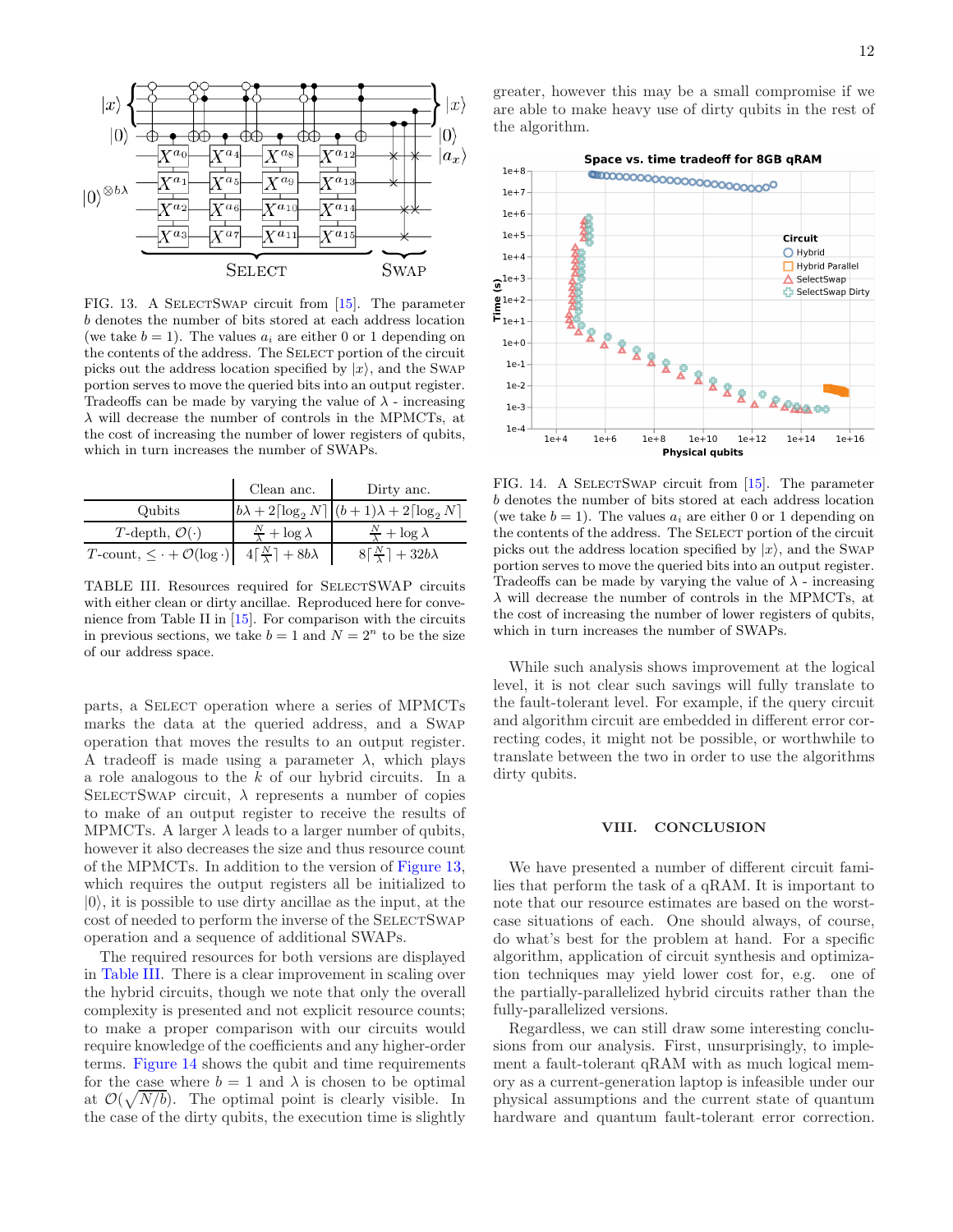Under our (currently optimistic) assumptions and using current fault-tolerant quantum error correction, an 8GB qRAM that is roughly half-full uses quadrillions of qubits to obtain fast query times on the order of milliseconds; alternatively, working with only millions of physical qubits would yield query times on the order of years. While circuit optimization may alleviate this to some degree, except for cases with non-trivial structure, we do not anticipate this will shave off enough orders of magnitude to make a fault-tolerant circuit-based qRAM of this size feasible in the foreseeable future.

We also note that while our main analysis assumes generic unstructured data, substantial optimizations are possible when there is special structure in the data. For example, if bit  $b_i, i \in \{0, 1, \ldots, 2<sup>n</sup> - 1\}$ , is known to be a function of bits  $c_j, j \in \{0, 1, \ldots, 2^m-1\}$ , where  $m \ll n$ , then depending on the complexity of computing  $b_i$  from the relevant values of  $c_j$ , it may be most efficient to build a qRAM for the  $c$  values and compute the  $b$  values in the circuit making the queries. A particular example, discussed in [\[27\]](#page-13-8) and included in our software, is the case where the address space has Cartesian product structure. We can take advantage of this to write a circuit that queries two smaller qRAMs and then check the validity

of both parts using a Toffoli gate. Finding such structures that are useful in practical is an interesting area for future work.

One significant opportunity for improvement is in the implementation of the surface code. Lattice surgery has recently been shown to yield a decrease in resource estimates, in some cases lowering the number of physical qubits by a factor of 4 to 5  $[28-30]$ . While a factor of 5 may not have much of an effect on circuits requiring quadrillions of qubits, it is promising for smaller qRAMs requiring on the order of 10000 qubits. Further improvements in fault-tolerant methods as well as advances in experimental techniques for reducing physical error rates may make small qRAMs feasible in the nearer term.

## ACKNOWLEDGMENTS

We thank Matthew Amy, Austin Fowler, Craig Gidney, Alexandru Paler, and Mathias Soeken for useful discussions. We also thank Dominic Berry and Craig Gidney for directing us to reference [\[15](#page-12-12)]. We acknowledge support from NSERC and CIFAR. IQC and the Perimeter Institute are supported in part by the Government of Canada and the Province of Ontario.

- <span id="page-12-0"></span>[1] Lov K. Grover. Quantum mechanics helps in searching for a needle in a haystack. *Phys. Rev. Lett.*, 79:325–328, Jul 1997.
- <span id="page-12-1"></span>[2] Gilles Brassard, Peter Høyer, and Alain Tapp. Quantum cryptanalysis of hash and claw-free functions. *SIGACT News*, 28(2):14–19, June 1997.
- <span id="page-12-2"></span>[3] Andris Ambainis. Quantum walk algorithm for element distinctness. *SIAM J. Comput.*, 37(1):210–239, April 2007.
- <span id="page-12-3"></span>[4] Greg Kuperberg. A subexponential-time quantum algorithm for the dihedral hidden subgroup problem. *SIAM J. Comput.*, 35(1):170–188, July 2005.
- <span id="page-12-4"></span>[5] Ryan Babbush, Craig Gidney, Dominic W. Berry, Nathan Wiebe, Jarrod McClean, Alexandru Paler, Austin Fowler, and Hartmut Neven. Encoding Electronic Spectra in Quantum Circuits with Linear T Complexity. *arXiv:1805.03662 [cond-mat, physics:physics, physics:quant-ph]*, May 2018. arXiv: 1805.03662.
- <span id="page-12-5"></span>[6] Srinivasan Arunachalam. Quantum speed-ups for boolean satisfiability and derivative-free optimization. Master's Thesis, University of Waterloo, 2014.
- [7] Thijs Laarhoven, Michele Mosca, and Joop van de Pol. Solving the shortest vector problem in lattices faster using quantum search. In Philippe Gaborit, editor, *Post-Quantum Cryptography*, pages 83–101, Berlin, Heidelberg, 2013. Springer Berlin Heidelberg.
- <span id="page-12-6"></span>[8] I. Kerenidis and A. Prakash. Quantum Recommendation Systems. *ArXiv e-prints*, March 2016.
- [9] C. Wang and L. Wossnig. A quantum algorithm for simulating non-sparse Hamiltonians. *ArXiv e-prints*, March 2018.
- <span id="page-12-7"></span>[10] Z. Zhao, J. K. Fitzsimons, M. A. Osborne, S. J. Roberts, and J. F. Fitzsimons. Quantum algorithms for training Gaussian Processes. *ArXiv e-prints*, March 2018.
- <span id="page-12-8"></span>[11] Aram W. Harrow, Avinatan Hassidim, and Seth Lloyd. Quantum algorithm for linear systems of equations. *Phys. Rev. Lett.*, 103:150502, Oct 2009.
- <span id="page-12-9"></span>[12] Vittorio Giovannetti, Seth Lloyd, and Lorenzo Maccone. Quantum random access memory. *Phys. Rev. Lett.*, 100:160501, Apr 2008.
- <span id="page-12-10"></span>[13] Srinivasan Arunachalam, Vlad Gheorghiu, Tomas Jochym-OConnor, Michele Mosca, and Priyaa Varshinee Srinivasan. On the robustness of bucket brigade quantum ram. *New Journal of Physics*, 17(12):123010, 2015.
- <span id="page-12-11"></span>[14] Austin G. Fowler, Matteo Mariantoni, John M. Martinis, and Andrew N. Cleland. Surface codes: Towards practical large-scale quantum computation. *Phys. Rev. A*, 86:032324, Sep 2012.
- <span id="page-12-12"></span>[15] Guang Hao Low, Vadym Kliuchnikov, and Luke Schaeffer. Trading T-gates for dirty qubits in state preparation and unitary synthesis. *arXiv e-prints*, page arXiv:1812.00954, Dec 2018.
- <span id="page-12-13"></span>[16] Our code is available at [http://www.github.com/glassnotes/FT\\_qRAM\\_Circuits](http://www.github.com/glassnotes/FT_qRAM_Circuits).
- <span id="page-12-14"></span>[17] Matthew Amy, Olivia Di Matteo, Vlad Gheorghiu, Michele Mosca, Alex Parent, and John Schanck. Estimating the cost of generic quantum pre-image attacks on sha-2 and sha-3. In Roberto Avanzi and Howard Heys, editors, *Selected Areas in Cryptography – SAC 2016*, pages 317–337, Cham, 2017. Springer International Publishing.
- <span id="page-12-15"></span>[18] Brian W. Kernighan and Dennis Ritchie. *The C programming language (2nd edition)*. Prentice Hall Software Series, 1988.